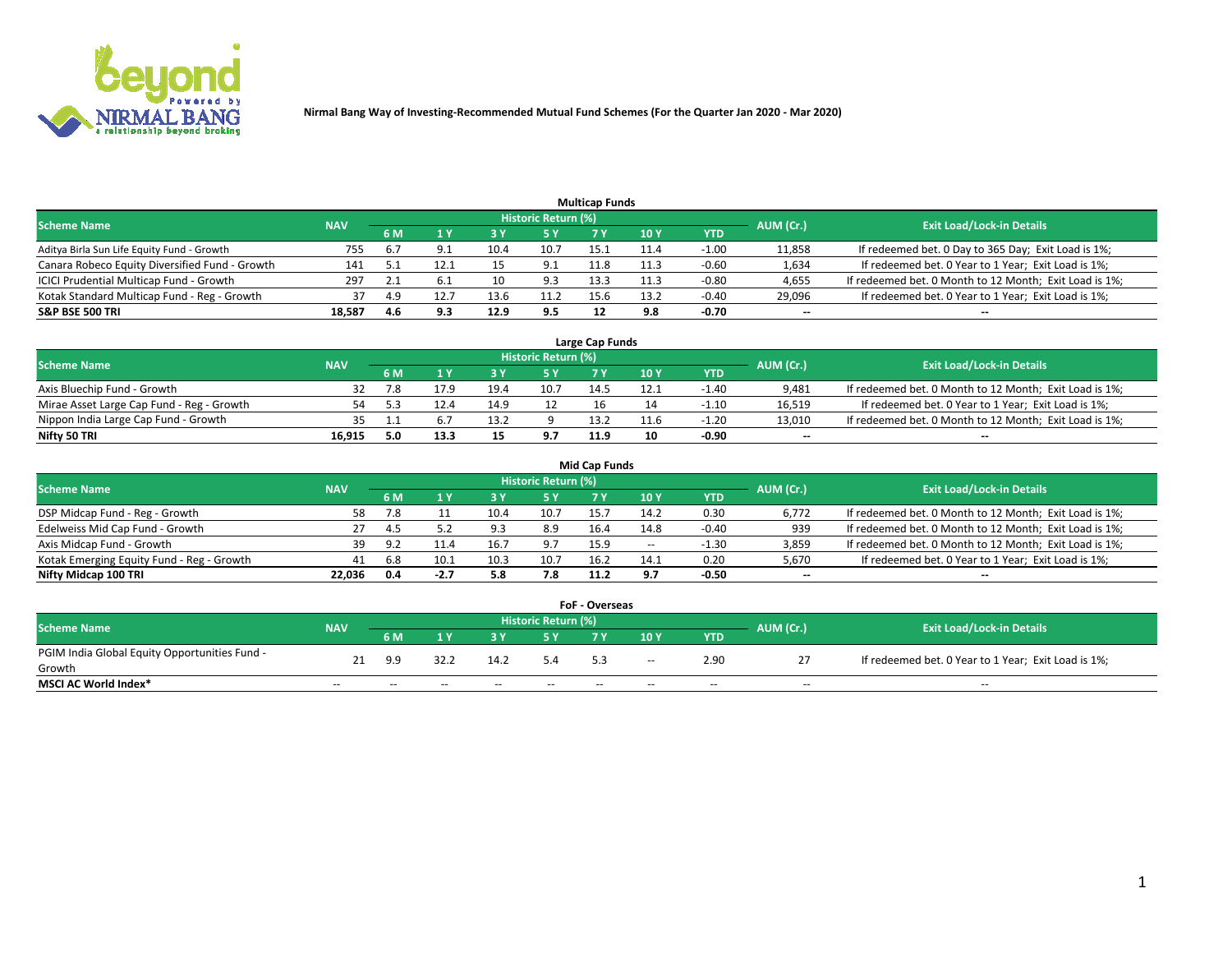

|                                                  | Large & Midcap<br>Historic Return (%) |     |     |      |      |      |      |         |                          |                                                     |  |  |  |  |  |
|--------------------------------------------------|---------------------------------------|-----|-----|------|------|------|------|---------|--------------------------|-----------------------------------------------------|--|--|--|--|--|
| <b>Scheme Name</b>                               | <b>NAV</b>                            |     |     |      |      |      |      |         | AUM (Cr.)                | <b>Exit Load/Lock-in Details</b>                    |  |  |  |  |  |
|                                                  |                                       | 6 M |     |      | 5 Y  |      | 10Y  | YTD.    |                          |                                                     |  |  |  |  |  |
| Canara Robeco Emerging Equities - Growth         | 96                                    | 4.h | 8.7 |      | 11.8 | 19.2 | 17.5 | $-0.70$ | 5,339                    | If redeemed bet. 0 Year to 1 Year; Exit Load is 1%; |  |  |  |  |  |
| Invesco India Growth Opportunities Fund - Growth |                                       |     |     | 14.  | 10.8 | 14.6 | 12.2 | $-0.80$ | 2,108                    | If redeemed bet. 0 Year to 1 Year; Exit Load is 1%; |  |  |  |  |  |
| Principal Emerging Bluechip Fund - Growth        | 107                                   | 6.3 | 7.6 | 11.3 | 11.1 | 17.6 | 14.1 | $-0.50$ | 2,120                    | If redeemed bet. 0 Year to 1 Year; Exit Load is 1%; |  |  |  |  |  |
| NIFTY Large Midcap 250 TRI                       | 7.374                                 | 4.3 | 6.5 | 12.3 | 10.1 | 13.2 | 10.8 | $-0.60$ | $\overline{\phantom{a}}$ | $- -$                                               |  |  |  |  |  |

| <b>Focused Funds</b>             |            |     |      |  |                     |      |       |         |           |                                                        |  |  |  |
|----------------------------------|------------|-----|------|--|---------------------|------|-------|---------|-----------|--------------------------------------------------------|--|--|--|
| <b>Scheme Name</b>               | <b>NAV</b> |     |      |  | Historic Return (%) |      |       |         | AUM (Cr.) | <b>Exit Load/Lock-in Details</b>                       |  |  |  |
|                                  |            | 6 M |      |  |                     |      | 10 Y  | YTD     |           |                                                        |  |  |  |
| Axis Focused 25 Fund - Growth    | 30         | o.  |      |  | 12.9                | 14.5 | $- -$ | -1.10   | 8.891     | If redeemed bet. 0 Month to 12 Month; Exit Load is 1%; |  |  |  |
| SBI Focused Equity Fund - Growth |            |     | 16.4 |  |                     | 13.6 | 16.3  | $-0.90$ | 6.526     | If redeemed bet. 0 Year to 1 Year; Exit Load is 1%;    |  |  |  |
| <b>S&amp;P BSE 500 TRI</b>       | 18.587     | 4.6 |      |  | 9.5                 |      | 9.8   | $-0.70$ | $\sim$    | $- -$                                                  |  |  |  |

| <b>Small Cap Funds</b>                         |            |        |        |                     |      |               |        |      |           |                                                     |  |  |  |  |
|------------------------------------------------|------------|--------|--------|---------------------|------|---------------|--------|------|-----------|-----------------------------------------------------|--|--|--|--|
| <b>Scheme Name</b>                             | <b>NAV</b> |        |        | Historic Return (%) |      |               |        |      | AUM (Cr.) | <b>Exit Load/Lock-in Details</b>                    |  |  |  |  |
|                                                |            | 6 M    |        | 3Y                  | 5 Y  | 7 Y           | 10Y    | YTD  |           |                                                     |  |  |  |  |
| Franklin India Smaller Companies Fund - Growth | 50         | $-3.4$ |        |                     | 6.7  | 16.3          | 14.2   | 0.40 | 6,953     | If redeemed bet. 0 Year to 1 Year; Exit Load is 1%; |  |  |  |  |
| HDFC Small Cap Fund - Growth                   | 39         | $-5.8$ | $-8.2$ | 9.6                 | 9.1  | 13.5          | 11.2   | 0.90 | 9,233     | If redeemed bet. 0 Year to 1 Year; Exit Load is 1%; |  |  |  |  |
| L&T Emerging Businesses Fund - Reg - Growth    | 23         | -1.3   | -6.5   | 8.7                 | 10.7 | $\sim$ $\sim$ | $\sim$ | 0.50 | 6,006     | If redeemed bet. 0 Year to 1 Year; Exit Load is 1%; |  |  |  |  |
| SBI Small Cap Fund - Growth                    | 54         | 6.8    |        | 14.3                | 13.7 | 22.6          | 17.3   | 0.70 | 3,035     | If redeemed bet. 0 Year to 1 Year; Exit Load is 1%; |  |  |  |  |
| Nifty Smallcap 100 TRI                         | 7.246      | $-1.7$ | -6.6   | 0.1                 | 3.7  |               | 6.3    | 1.10 | $\sim$    | $- -$                                               |  |  |  |  |

## **ELSS Schemes (Tax Saving u/s 80-C)**

| <b>Scheme Name</b>                           | <b>NAV</b> |      |      | <b>Historic Return (%)</b> |           |      |      |         | AUM (Cr.) | <b>Exit Load/Lock-in Details</b> |
|----------------------------------------------|------------|------|------|----------------------------|-----------|------|------|---------|-----------|----------------------------------|
|                                              |            | 6 M  | 1 Y  | 3 Y                        | <b>5Y</b> | 7 Y  | 10Y  | YTD     |           |                                  |
| Aditya Birla Sun Life Tax Relief 96 - Growth | 32         | b.2  |      |                            | 10        |      |      | $-0.60$ | 9,998     | Nil                              |
| Axis Long Term Equity Fund - Growth          | 49         | -8.1 | 15.6 | 16.8                       | 11.3      | 18.3 | 17.2 | $-1.00$ | 21,160    | Nil                              |
| Canara Robeco Equity Tax Saver Fund - Growth | 68         | -3.4 | 10.1 | 13.6                       | 8.8       | 12.2 | 11.8 | $-0.90$ | 1,005     | Nil                              |
| Invesco India Tax Plan - Growth              | 53         |      | 8.9  |                            | 10        |      | 13.1 | $-1.20$ | 977       | Nil                              |
| Mirae Asset Tax Saver Fund - Reg - Growth    | 19         |      |      | 17.2                       | $- -$     | --   |      | $-0.60$ | 2,877     | Nil                              |
| S&P BSE 200 TRI                              | 6,024      | 5.0  | 10.6 | 13.7                       | 9.8       | 12.2 | 10   | $-0.90$ | $-$       | $- -$                            |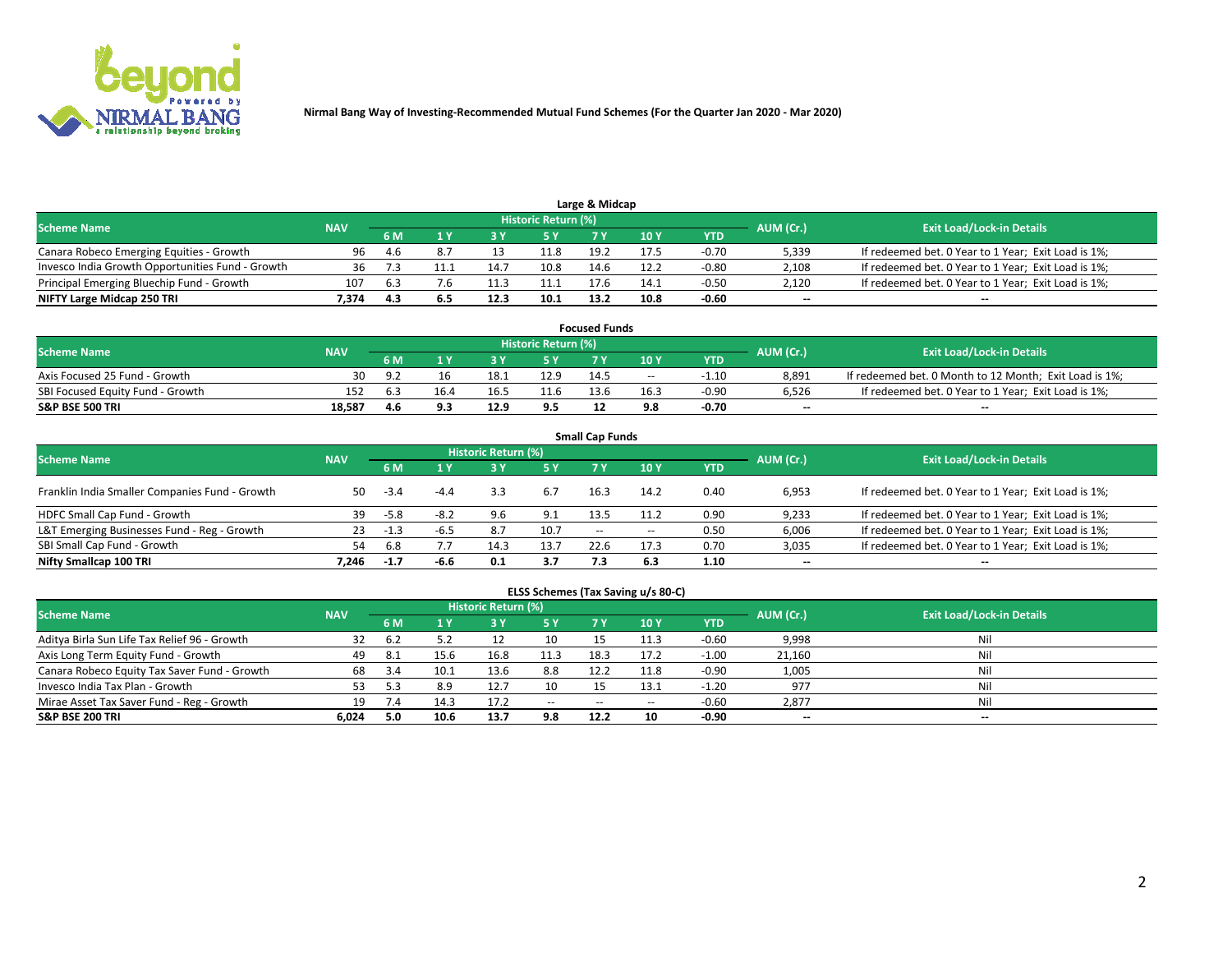

| <b>Contra/Value Fund</b><br>Historic Return (%) |            |      |      |      |      |      |      |         |           |                                                     |  |  |  |
|-------------------------------------------------|------------|------|------|------|------|------|------|---------|-----------|-----------------------------------------------------|--|--|--|
| <b>Scheme Name</b>                              | <b>NAV</b> | 6 M  |      |      | 5 Y  | 7 Y  | 10Y  | YTD     | AUM (Cr.) | <b>Exit Load/Lock-in Details</b>                    |  |  |  |
| Kotak India EQ Contra Fund - Reg - Growth       |            |      |      |      | 9.9  | 12.8 | 10.5 | $-0.40$ | 883       | If redeemed bet. 0 Year to 1 Year; Exit Load is 1%; |  |  |  |
| Invesco India Contra Fund - Growth              | 49         | -4.7 |      | 13.3 | 10.7 | 15.5 | 12.2 | $-0.70$ | 4,558     | If redeemed bet. 0 Year to 1 Year; Exit Load is 1%; |  |  |  |
| UTI Value Opportunities Fund - Growth           | 64         | 6.7  | 10.3 |      | 6.3  | 10.2 |      | $-0.70$ | 4,542     | If redeemed bet. 0 Year to 1 Year; Exit Load is 1%; |  |  |  |
| Nippon India Value Fund - Growth                |            |      | 5.8  |      | 8.2  | 11.6 |      | $-0.80$ | 3,129     | If redeemed bet. 0 Year to 1 Year; Exit Load is 1%; |  |  |  |
| <b>S&amp;P BSE 500 TRI</b>                      | 18.587     | 4.6  | 9.3  | 12.9 | 9.5  |      | 9.8  | $-0.70$ | $\sim$    | $- -$                                               |  |  |  |

|                                                                           |            |      |      |                     |           | Sector/Thematic |                          |            |                          |                                                        |
|---------------------------------------------------------------------------|------------|------|------|---------------------|-----------|-----------------|--------------------------|------------|--------------------------|--------------------------------------------------------|
| <b>Scheme Name</b>                                                        | <b>NAV</b> |      |      | Historic Return (%) |           |                 |                          |            | AUM (Cr.)                | <b>Exit Load/Lock-in Details</b>                       |
|                                                                           |            | 6 M  | 1 Y  | 73 Y                | <b>5Y</b> | 7 Y             | 10Y                      | <b>YTD</b> |                          |                                                        |
| Canara Robeco Consumer Trends Fund - Reg -<br>Growth                      | 42         |      | 12   | 16.2                | 11.3      | 14.2            | 14.3                     | $-1.60$    | 374                      | If redeemed bet. 0 Year to 1 Year; Exit Load is 1%;    |
| Mirae Asset Great Consumer Fund - Growth                                  | 37         | 8.6  | 8.4  | 17.4                | 11.9      | 15.3            | $\overline{\phantom{a}}$ | $-1.10$    | 952                      | If redeemed bet. 0 Year to 1 Year; Exit Load is 1%;    |
| ICICI Prudential Technology Fund - Growth                                 | 59         | 2.4  | 3.6  | 14.6                | 8.2       | 16.8            | 15.4                     | 0.80       | 412                      | If redeemed bet. 0 Day to 15 Day; Exit Load is 1%;     |
| Nippon India Pharma Fund - Growth                                         | 152        | 9.7  | 2.3  | 3.9                 | 3.9       | 11.6            | 13.1                     | $-0.30$    | 2,434                    | If redeemed bet. 0 Year to 1 Year; Exit Load is 1%;    |
| BNP Paribas India Consumption Fund - Reg - Growth                         | 13         | 11.3 | 18.1 | $\sim$              | $- -$     | $- -$           | $- -$                    | $-0.60$    | 453                      | If redeemed bet. 0 Month to 12 Month; Exit Load is 1%; |
| ICICI Prudential Banking and Financial Services Fund -<br>Retail - Growth | 69         |      | 12.3 | 17                  | 13.4      | 16.6            | 16.6                     | $-1.50$    | 3,632                    | If redeemed bet. 0 Day to 15 Day; Exit Load is 1%;     |
| <b>S&amp;P BSE 500 TRI</b>                                                | 18.587     | 4.6  | 9.3  | 12.9                | 9.5       |                 | 9.8                      | $-0.70$    | $\overline{\phantom{a}}$ | $\overline{\phantom{a}}$                               |

|                                                            |            |        |      |                     |               |                          | <b>Dynamic Asset Allocation Funds</b> |            |           |                                                          |
|------------------------------------------------------------|------------|--------|------|---------------------|---------------|--------------------------|---------------------------------------|------------|-----------|----------------------------------------------------------|
| <b>Scheme Name</b>                                         | <b>NAV</b> |        |      | Historic Return (%) |               |                          |                                       |            |           | <b>Exit Load/Lock-in Details</b>                         |
|                                                            |            | 6 M    |      | 3 Y                 | 5 Y           | 7 Y                      | 10 <sub>Y</sub>                       | <b>YTD</b> | AUM (Cr.) |                                                          |
| ICICI Prudential Balanced Advantage Fund - Reg -<br>Growth | 38         | 6.0    | 10.8 | 10                  | 9.3           | 11.7                     | 11.9                                  | $-0.50$    | 28,383    | If redeemed bet. 0 Year to 1 Year; Exit Load is 1%;      |
| Invesco India Dynamic Equity Fund - Growth                 | 30         | 2.5    | 8.8  | 9.9                 | 8.2           | 11.7                     | 10                                    | $-0.70$    | 912       | If redeemed bet. 0 Month to 3 Month; Exit Load is 0.25%; |
| Nippon India Balanced Advantage Fund - Growth              | 94         | 2.5    |      | 10.3                | 8.2           | 10.8                     | 10.1                                  | $-0.60$    | 2,612     | If redeemed bet. 0 Month to 12 Month; Exit Load is 1%;   |
| HDFC Balanced Advantage Fund - Growth                      | 200        | $-1.0$ | 6.2  | 11.8                |               | 10.9                     | 10.4                                  | $-1.10$    | 44,498    | If redeemed bet. 0 Year to 1 Year; Exit Load is 1%;      |
| SBI Dynamic Asset Allocation Fund - Reg - Growth           | 14         | 3.3    | 4.9  | 9.9                 | $\sim$ $\sim$ | $\overline{\phantom{a}}$ | $- -$                                 | $-0.90$    | 676       | If redeemed bet. 0 Month to 12 Month; Exit Load is 1%;   |
| NIFTY 50 Hybrid Composite Debt 65:35 Index                 | 10,507     | 3.3    | 12.9 | 12.3                | 9.4           | 10.8                     | 9.6                                   | $-0.60$    | $\sim$    | $\overline{\phantom{a}}$                                 |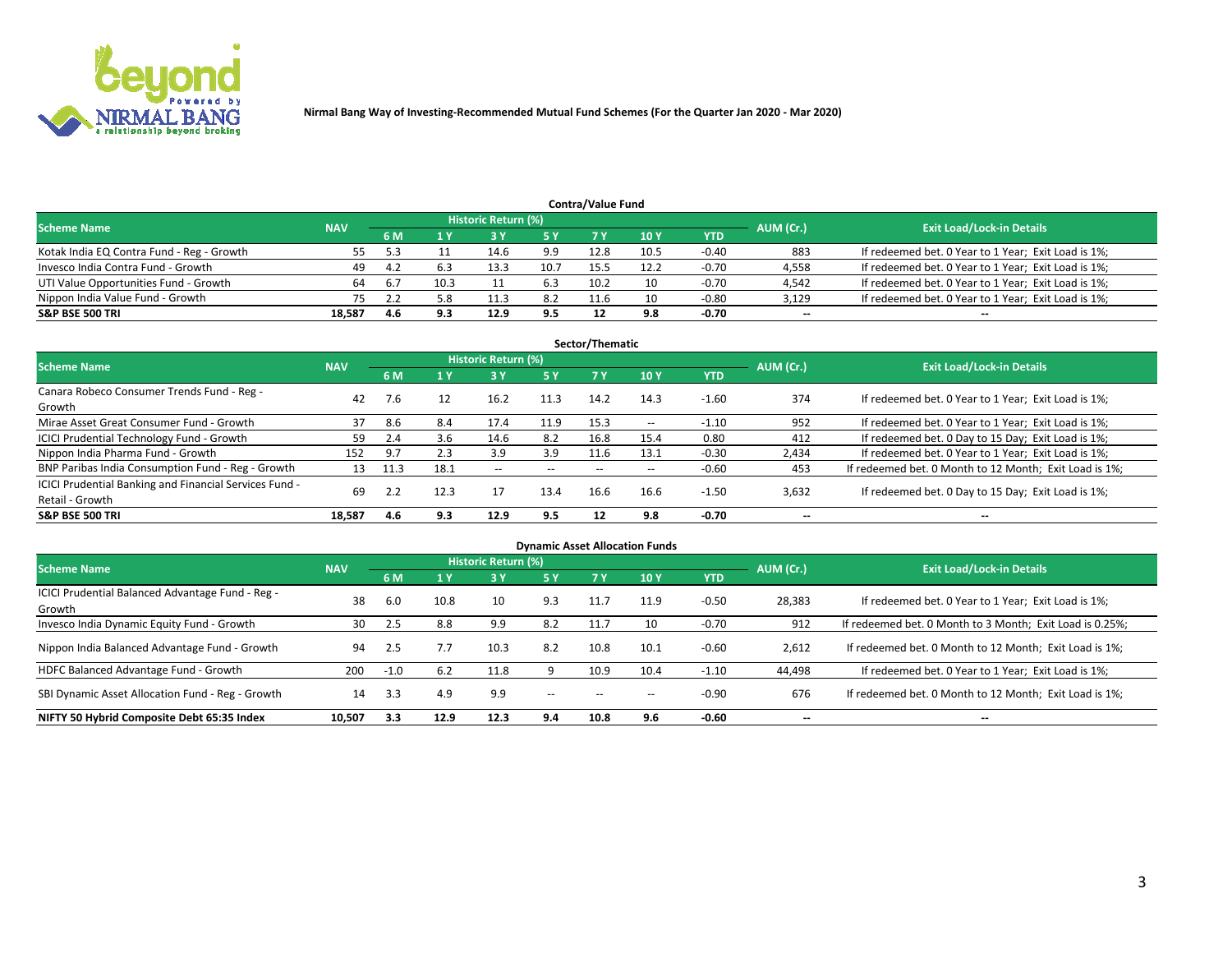

| <b>Hybrid Aggressive</b>                        |            |      |      |                            |        |                          |       |         |                          |                                                        |  |  |  |  |
|-------------------------------------------------|------------|------|------|----------------------------|--------|--------------------------|-------|---------|--------------------------|--------------------------------------------------------|--|--|--|--|
| <b>Scheme Name</b>                              | <b>NAV</b> |      |      | <b>Historic Return (%)</b> |        |                          |       |         | AUM (Cr.)                | <b>Exit Load/Lock-in Details</b>                       |  |  |  |  |
|                                                 |            | 6 M  |      |                            |        |                          | 10Y   | YTD     |                          |                                                        |  |  |  |  |
| ICICI Prudential Equity & Debt Fund - Growth    | 139        | 3.8  |      | 9.4                        | 9.2    | 13.6                     | 13.1  | $-0.80$ | 23,501                   | If redeemed bet. 0 Year to 1 Year; Exit Load is 1%;    |  |  |  |  |
| Mirae Asset Hybrid - Equity Fund - Reg - Growth | 16         | -4.8 |      | 12.5                       | $\sim$ | $\overline{\phantom{a}}$ | $- -$ | $-0.70$ | 3,005                    | If redeemed bet. 0 Year to 1 Year; Exit Load is 1%;    |  |  |  |  |
| SBI Equity Hybrid Fund - Growth                 | 145        |      | 13.4 | 12.6                       | 10.1   |                          | 11.F  | $-0.70$ | 31,248                   | If redeemed bet. 0 Month to 12 Month; Exit Load is 1%; |  |  |  |  |
| Canara Robeco Equity Hybrid Fund - Growth       | 167        | 52   | 11.0 | 11.5                       | 9.3    | 12.8                     |       | $-0.40$ | 2,824                    | If redeemed bet. 0 Year to 1 Year; Exit Load is 1%;    |  |  |  |  |
| NIFTY 50 Hybrid Composite Debt 65:35 Index      | 10,507     | 3.3  | 12.9 | 12.3                       | 9.4    | 10.8                     | 9.6   | $-0.60$ | $\overline{\phantom{a}}$ | $- -$                                                  |  |  |  |  |

|                                            |            |           |                                  |                | Arbitrage Fund |            |        |                                                          |
|--------------------------------------------|------------|-----------|----------------------------------|----------------|----------------|------------|--------|----------------------------------------------------------|
| <b>Scheme Name</b>                         | <b>NAV</b> | AUM (Cr.) | <b>Exit Load/Lock-in Details</b> |                |                |            |        |                                                          |
|                                            |            | l M       | <b>M</b>                         | 1 <sub>V</sub> |                | <b>YTD</b> |        |                                                          |
| IDFC Arbitrage Fund - Reg - Growth         | 24         |           |                                  |                | 6.2            | 9.20       | 11,895 | If redeemed bet. 0 Month to 1 Month; Exit Load is 0.25%; |
| Kotak Equity Arbitrage Fund - Reg - Growth | 28         | 4.0       | 4.8                              |                | b.2            | 8.80       | 17,363 | If redeemed bet. 0 Day to 30 Day; Exit Load is 0.25%;    |
| Nippon India Arbitrage Fund - Growth       | 20         | - 38      | 4.8                              |                |                | 9.20       | 10.224 | If redeemed bet. 0 Month to 1 Month; Exit Load is 0.25%; |

|                                          |            |           |                                  |                          |                          | <b>Equity Saver</b> |               |            |                          |                                                        |
|------------------------------------------|------------|-----------|----------------------------------|--------------------------|--------------------------|---------------------|---------------|------------|--------------------------|--------------------------------------------------------|
| Scheme Name                              | <b>NAV</b> | AUM (Cr.) | <b>Exit Load/Lock-in Details</b> |                          |                          |                     |               |            |                          |                                                        |
|                                          |            | 6 M       |                                  |                          | 5 Y                      |                     | $\sqrt{10}$ Y | <b>YTD</b> |                          |                                                        |
| Axis Equity Saver Fund - Reg - Growth    |            | 3.8       |                                  | $\Omega$                 | $\sim$                   | $- -$               | $- -$         | $-0.30$    | 813                      | If redeemed bet. 0 Month to 12 Month; Exit Load is 1%; |
| Kotak Equity Savings Fund - Reg - Growth |            |           |                                  | 0.3                      |                          | $\sim$ $\sim$       | $- -$         | $-0.30$    | 1,869                    | If redeemed bet. 0 Year to 1 Year; Exit Load is 1%;    |
| CRISIL Hybrid 50+50 - Moderate Index*    |            | $-$       | $-$                              | $\overline{\phantom{a}}$ | $\overline{\phantom{a}}$ | $\sim$              | --            | $\sim$     | $\overline{\phantom{a}}$ | $- -$                                                  |

| <b>Liquid Funds</b>              |            |      |     |                            |     |        |            |                 |           |                                  |  |  |  |
|----------------------------------|------------|------|-----|----------------------------|-----|--------|------------|-----------------|-----------|----------------------------------|--|--|--|
| <b>Scheme Name</b>               | <b>NAV</b> |      |     | <b>Historic Return (%)</b> |     |        | <b>YTM</b> | Avg             | AUM (Cr.) | <b>Exit Load/Lock-in Details</b> |  |  |  |
|                                  |            | 1 W. | 2 W | l M                        | 3M  | 1Y     |            | <b>Maturity</b> |           |                                  |  |  |  |
| Axis Liquid Fund - Growth        | 2.165      |      |     |                            | 5.3 | b.b    | 5.26       | 0.09            | 30,628    | *Ref Footnote                    |  |  |  |
| IDFC Cash Fund - Reg - Growth    | 2.362      | 5.4  |     |                            |     |        | 5.04       | 0.10            | 11,140    | *Ref Footnote                    |  |  |  |
| Kotak Liguid Fund - Reg - Growth | 3,951      |      |     |                            | ے.ر |        |            | 0.11            | 30,493    | *Ref Footnote                    |  |  |  |
| <b>CRISIL Liquid Fund Index</b>  | $\sim$     | 5.9  | 5.9 |                            | 5.7 | $\sim$ | $-$        | $-$             | $\sim$    | $\overline{\phantom{a}}$         |  |  |  |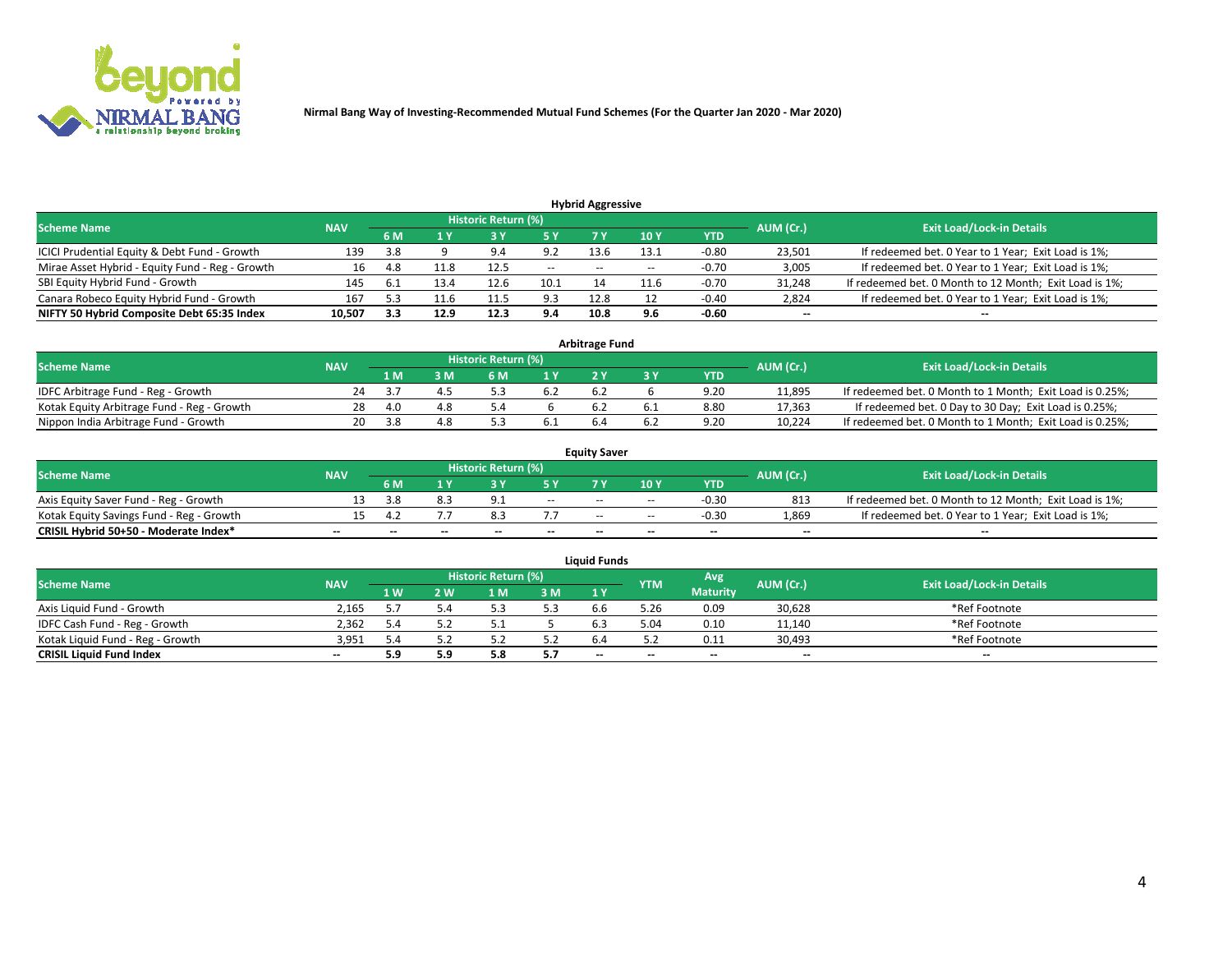

| <b>Ultra Short Fund</b>                       |            |              |     |                     |        |            |            |                 |           |                                  |  |  |  |
|-----------------------------------------------|------------|--------------|-----|---------------------|--------|------------|------------|-----------------|-----------|----------------------------------|--|--|--|
| <b>Scheme Name</b>                            | <b>NAV</b> |              |     | Historic Return (%) |        |            | <b>YTM</b> | Avg             | AUM (Cr.) | <b>Exit Load/Lock-in Details</b> |  |  |  |
|                                               |            | 1 M          | 3 M | 6 M                 | 1 Y    | <b>3 Y</b> |            | <b>Maturity</b> |           |                                  |  |  |  |
| IDFC Ultra Short Term Fund - Reg - Growth     |            | 5 Q          |     |                     |        | $-$        | ۔ 69. ذ    | 0.47            | 4,369     | Nil                              |  |  |  |
| Sundaram Ultra Short Term Fund - Reg - Growth |            | $\mathbf{A}$ |     |                     | $\sim$ | --         | 5.b        | 0.43            | 344       | Nil                              |  |  |  |
| L&T Ultra Short Term Fund - Growth            |            |              | ۰۵. | 6.9                 |        |            | 5.35       | 0.40            | 2,782     | Nil                              |  |  |  |
| <b>NIFTY Ultra Short Duration Debt Index</b>  | 4,003      | -6.2         | 6.6 |                     | 7.8    |            | --         | $-$             | $\sim$    | $- -$                            |  |  |  |

| <b>Money Market Fund</b>                                   |            |     |     |                     |     |    |            |                 |           |                                  |  |  |  |
|------------------------------------------------------------|------------|-----|-----|---------------------|-----|----|------------|-----------------|-----------|----------------------------------|--|--|--|
| <b>Scheme Name</b>                                         | <b>NAV</b> |     |     | Historic Return (%) |     |    | <b>YTM</b> | 'Avg            | AUM (Cr.) | <b>Exit Load/Lock-in Details</b> |  |  |  |
|                                                            |            | 1 M | 3 M | 6 M                 | 1 Y | 3Y |            | <b>Maturity</b> |           |                                  |  |  |  |
| Aditya Birla Sun Life Money Manager Fund - Reg -<br>Growth | 265        | 5.9 |     |                     |     |    | 5.53       | 0.36            | 11,145    | Nil                              |  |  |  |
| Franklin India Savings Fund - Growth                       |            | 5.4 |     | 7.8                 | 8.4 |    | 5.52       | 0.38            | 5,072     | Nil                              |  |  |  |
| Nippon India Money Market Fund - Growth                    | 2.991      |     | 6.4 |                     |     |    | 5.43       | 0.33            | 3,739     | Nil                              |  |  |  |
| <b>CRISIL Liquid Fund Index</b>                            | $- -$      | 5.8 |     | 6.1                 | $-$ | -- | --         | $\sim$          | $\sim$    | $\sim$                           |  |  |  |

| <b>Short Term Fund</b>                          |            |      |     |                     |     |           |            |                 |           |                                  |  |  |  |  |
|-------------------------------------------------|------------|------|-----|---------------------|-----|-----------|------------|-----------------|-----------|----------------------------------|--|--|--|--|
| <b>Scheme Name</b>                              | <b>NAV</b> |      |     | Historic Return (%) |     |           | <b>YTM</b> | Avg             | AUM (Cr.) | <b>Exit Load/Lock-in Details</b> |  |  |  |  |
|                                                 |            | 1 M  | 3 M | 6 M                 | 1Y  | <b>3Y</b> |            | <b>Maturity</b> |           |                                  |  |  |  |  |
| Axis Short Term Fund - Growth                   |            |      | 8.8 | 9.2                 | 9.9 |           | 6.54       | 2.40            | 3,674     | Nil                              |  |  |  |  |
| HDFC Short Term Debt Fund - Growth              | 22         | -8.0 | 9.4 | Q                   | 9.8 |           | 6.99       | $\sim$          | 10,519    | Nil                              |  |  |  |  |
| IDFC Bond Fund - Short Term Plan - Reg - Growth | 41         |      | 8.3 | Q <sub>1</sub>      | 9.9 |           | 6.51       | 2.12            | 11,356    | Nil                              |  |  |  |  |
| Kotak Bond Short Term Fund - Reg - Growth       |            | 6.9  | 7.9 | 8.4                 | 9.6 | 6.9       | 7.03       | 3.10            | 10,397    | Nil                              |  |  |  |  |
| L&T Short Term Bond Fund - Reg - Growth         |            |      |     | 8.6                 | 9.5 |           | 6.35       | 2.18            | 5,025     | Nil                              |  |  |  |  |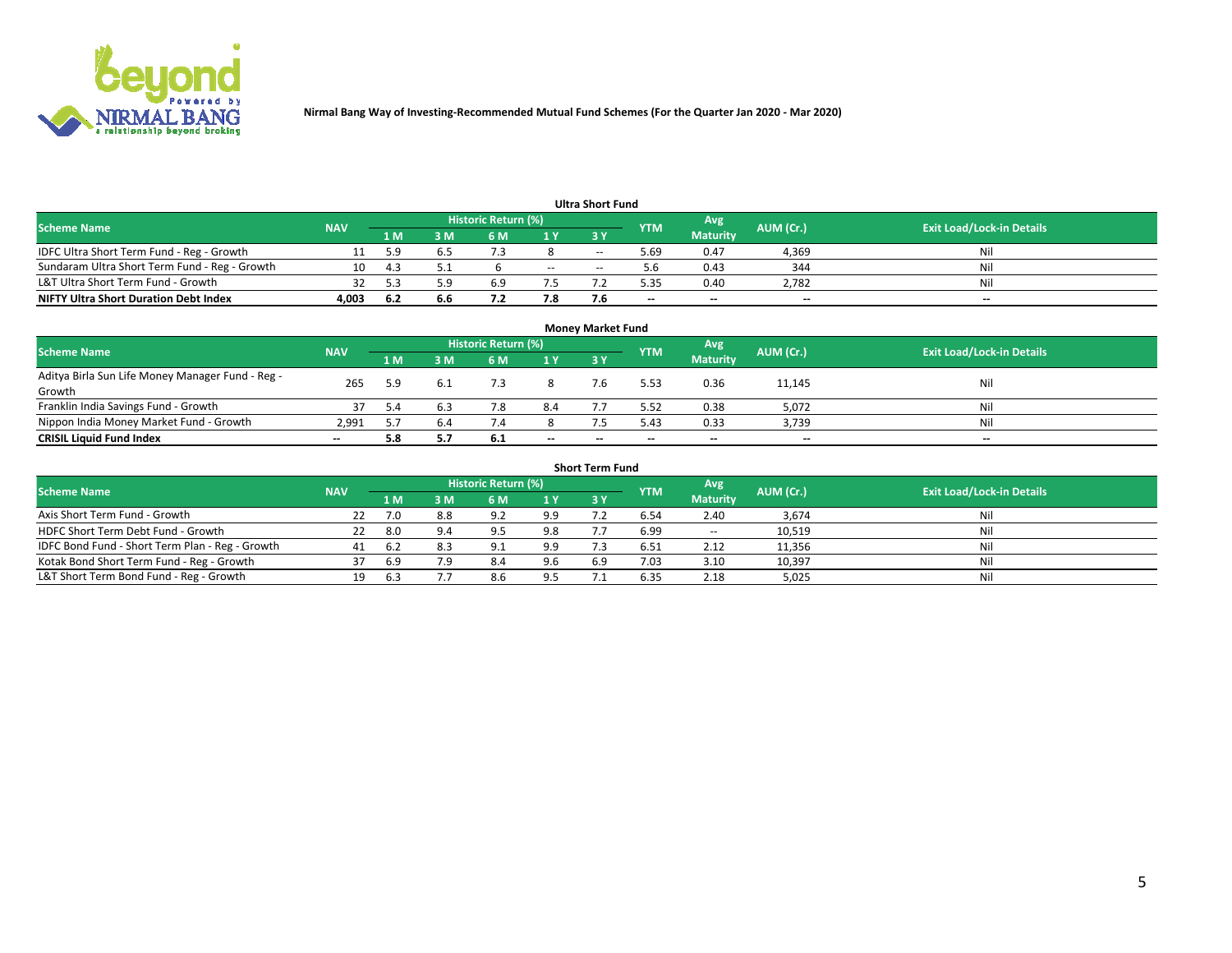

| <b>Low Duration Fund</b>                  |            |     |     |                            |      |  |            |                 |           |                                  |  |  |  |  |
|-------------------------------------------|------------|-----|-----|----------------------------|------|--|------------|-----------------|-----------|----------------------------------|--|--|--|--|
| <b>Scheme Name</b>                        | <b>NAV</b> |     |     | <b>Historic Return (%)</b> |      |  | <b>YTM</b> | Avg             | AUM (Cr.) | <b>Exit Load/Lock-in Details</b> |  |  |  |  |
|                                           |            | 1 M | ያ M | 5 M                        | 1 V  |  |            | <b>Maturity</b> |           |                                  |  |  |  |  |
| Axis Treasury Advantage Fund - Growth     | 2.223      |     |     | 8.2                        | 8.8  |  | 5.87       | 0.85            | 4,128     | Nil                              |  |  |  |  |
| Canara Robeco Savings Fund - Reg - Growth |            |     |     |                            | د. ک |  | 5.69       | $-$             | 1,112     | Nil                              |  |  |  |  |
| IDFC Low Duration Fund - Reg - Growth     |            |     | 6.8 |                            | 8.4  |  | 5.81       | 0.90            | 5,204     | Nil                              |  |  |  |  |

| <b>Banking &amp; PSU Bond Funds</b>            |            |      |     |                            |      |           |                 |                 |           |                                  |  |  |  |
|------------------------------------------------|------------|------|-----|----------------------------|------|-----------|-----------------|-----------------|-----------|----------------------------------|--|--|--|
| <b>Scheme Name</b>                             | <b>NAV</b> |      |     | <b>Historic Return (%)</b> |      |           | <b>YTM</b>      | Avg             | AUM (Cr.) | <b>Exit Load/Lock-in Details</b> |  |  |  |
|                                                |            | 1 M  | sм  | 6 M                        |      | <b>3Y</b> |                 | <b>Maturity</b> |           |                                  |  |  |  |
| HDFC Banking and PSU Debt Fund - Reg - Growth  |            |      | 9.6 | 9.6                        | 10.4 |           | $^{\prime}$ .18 | $\sim$ $\sim$   | 4,848     | Ni                               |  |  |  |
| Kotak Banking and PSU Debt Fund - Reg - Growth | 46         | -8.2 |     | 8.9                        | 11.1 |           | 6.97            | 3.88            | 3,553     | Ni                               |  |  |  |
| IDFC Banking & PSU Debt Fund - Reg - Growth    |            | h    |     | $\alpha$                   | 11.6 |           | 6.67            | 3.02            | 12.187    | Ni                               |  |  |  |

| <b>Corporate Bond Funds</b>                         |                                  |      |     |     |      |            |            |                 |           |                                                         |  |  |  |  |
|-----------------------------------------------------|----------------------------------|------|-----|-----|------|------------|------------|-----------------|-----------|---------------------------------------------------------|--|--|--|--|
| <b>Scheme Name</b>                                  | <b>Exit Load/Lock-in Details</b> |      |     |     |      |            |            |                 |           |                                                         |  |  |  |  |
|                                                     | <b>NAV</b>                       | 1 M  | 8 M | 6 M | 1 Y  | <b>3 Y</b> | <b>YTM</b> | <b>Maturity</b> | AUM (Cr.) |                                                         |  |  |  |  |
| ICICI Prudential Corporate Bond Fund - Reg - Growth |                                  | -8.1 | 8.7 | 8.9 | 9.9  |            | 6.8        | 2.58            | 11,096    | Nil                                                     |  |  |  |  |
| L&T Triple Ace Bond Fund - Reg - Growth             |                                  | 11.0 | 10  |     | 13.2 | 6.3        | 7.51       | 8.48            | 2,047     | If redeemed bet. 0 Month to 3 Month; Exit Load is 0.5%; |  |  |  |  |
| Kotak Corporate Bond Fund - Std - Growth            | 2,648                            | 6.7  | 8.1 | ۹۰  | 9.6  |            | 6.42       | 1.58            | 3,801     | Nil                                                     |  |  |  |  |

| <b>Credit Risk Fund</b>                    |            |      |      |                     |     |     |            |                 |           |                                                           |  |  |  |
|--------------------------------------------|------------|------|------|---------------------|-----|-----|------------|-----------------|-----------|-----------------------------------------------------------|--|--|--|
| <b>Scheme Name</b>                         | <b>NAV</b> |      |      | Historic Return (%) |     |     | <b>YTM</b> | Avg             | AUM (Cr.) | <b>Exit Load/Lock-in Details</b>                          |  |  |  |
|                                            |            | 1 M  | 3 M  | 6 M                 | 1 Y | 3Y  |            | <b>Maturity</b> |           |                                                           |  |  |  |
| ICICI Prudential Credit Risk Fund - Growth |            |      |      |                     | 9.5 |     |            | 2.15            | 11,707    | If redeemed bet. 0 Year to 1 Year; Exit Load is 1%;       |  |  |  |
| Kotak Credit Risk Fund - Reg - Growth      |            | -8.7 | 10.1 | . G                 | 9.1 |     |            | 2.68            | 4,979     | If redeemed bet. 0 Year to 1 Year; Exit Load is 1%;       |  |  |  |
|                                            |            |      |      |                     |     |     |            |                 |           | If redeemed bet. 0 Month to 12 Month; Exit Load is 3%; If |  |  |  |
| SBI Credit Risk Fund - Growth              |            | 8.9  | 6.8  |                     | 6.6 | 6.4 | 8.66       | 2.41            | 5,109     | redeemed bet. 12 Month to 24 Month; Exit Load is 1.5%; If |  |  |  |
|                                            |            |      |      |                     |     |     |            |                 |           | redeemed bet. 24 Month to 36 Month; Exit Load is 0.75%;   |  |  |  |